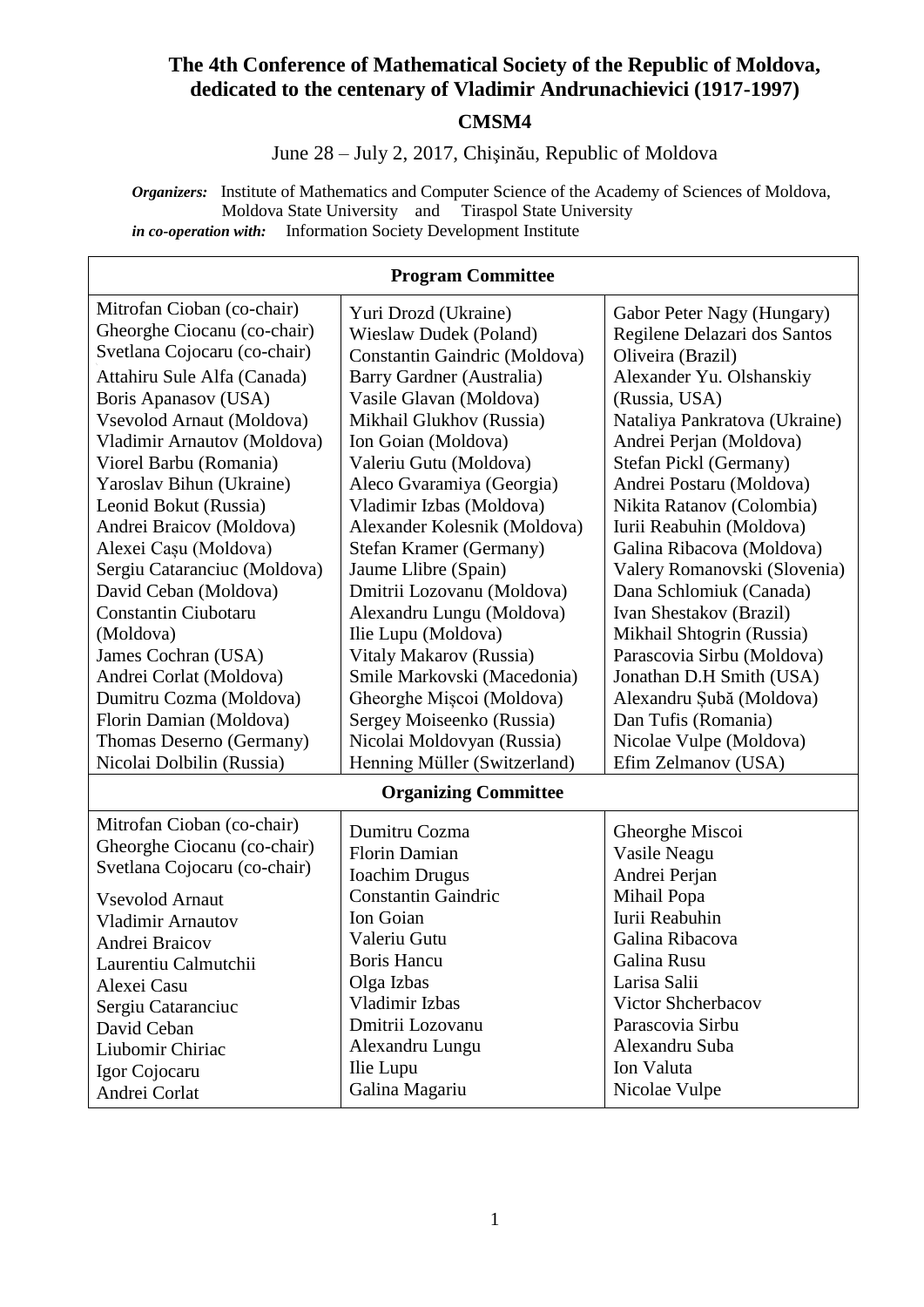# **Timetable**

## **Wednesday, June 28 (Arrival):**

#### **REGISTRATION**:

**14.00 - 17.00 Moldova State University (MSU)** building 4, the hall Address: 60, Mateevici str., Chişinău

#### **Welcom**e **Reception:**

**16.00 - 18.00 Institute of Mathematics and Computer Science,** room 340 Address: 5, Academiei str., Chişinău

#### **Thursday, June 29, Academy of Sciences of Moldova**, Blue Hall

Address: Bulevardul Ștefan cel Mare și Sfânt 1, Chișinău

| $08.30 - 09.20$ | <b>REGISTRATION</b>                                              |
|-----------------|------------------------------------------------------------------|
| $09.20 - 09.45$ | <b>Opening Session</b>                                           |
| $09.45 - 11.00$ | <b>Plenary Session</b>                                           |
| $11.00 - 11.25$ | Coffee break                                                     |
| $11.25 - 12.55$ | <b>Plenary Lectures</b>                                          |
| 13.00           | A group photo of the CMSM4 participants in front of ASM building |
| $13.00 - 13.30$ | DEPARTURE TO MOLDOVA STATE UNIVERSITY                            |
| $13.30 - 14.30$ | <b>LUNCH</b>                                                     |
| $14.30 - 19.00$ | WORK IN SECTIONS AT MOLDOVA STATE UNIVERSITY                     |

### **Friday, June 30:**

| $09.00 - 13.00$ | WORK IN SECTIONS AT MOLDOVA STATE UNIVERSITY                        |
|-----------------|---------------------------------------------------------------------|
| 13.00           | A group photo of the CMSM4 participants in front of MSU, building 4 |
| $13.05 - 14.00$ | <b>LUNCH</b>                                                        |
| $14.00 - 18.30$ | WORK IN SECTIONS AT MOLDOVA STATE UNIVERSITY                        |
|                 |                                                                     |

#### **19.00 – 21.00 OFFICIAL DINNER**

**Saturday, July 1:** SOCIAL PROGRAM, EXCURSION TO SOROCA

#### **Sunday, July 2:** DEPARTURE

*The agenda of the conference includes 45-minute plenary talks, 30-minute invited talks and 20- or 15-minute communications.*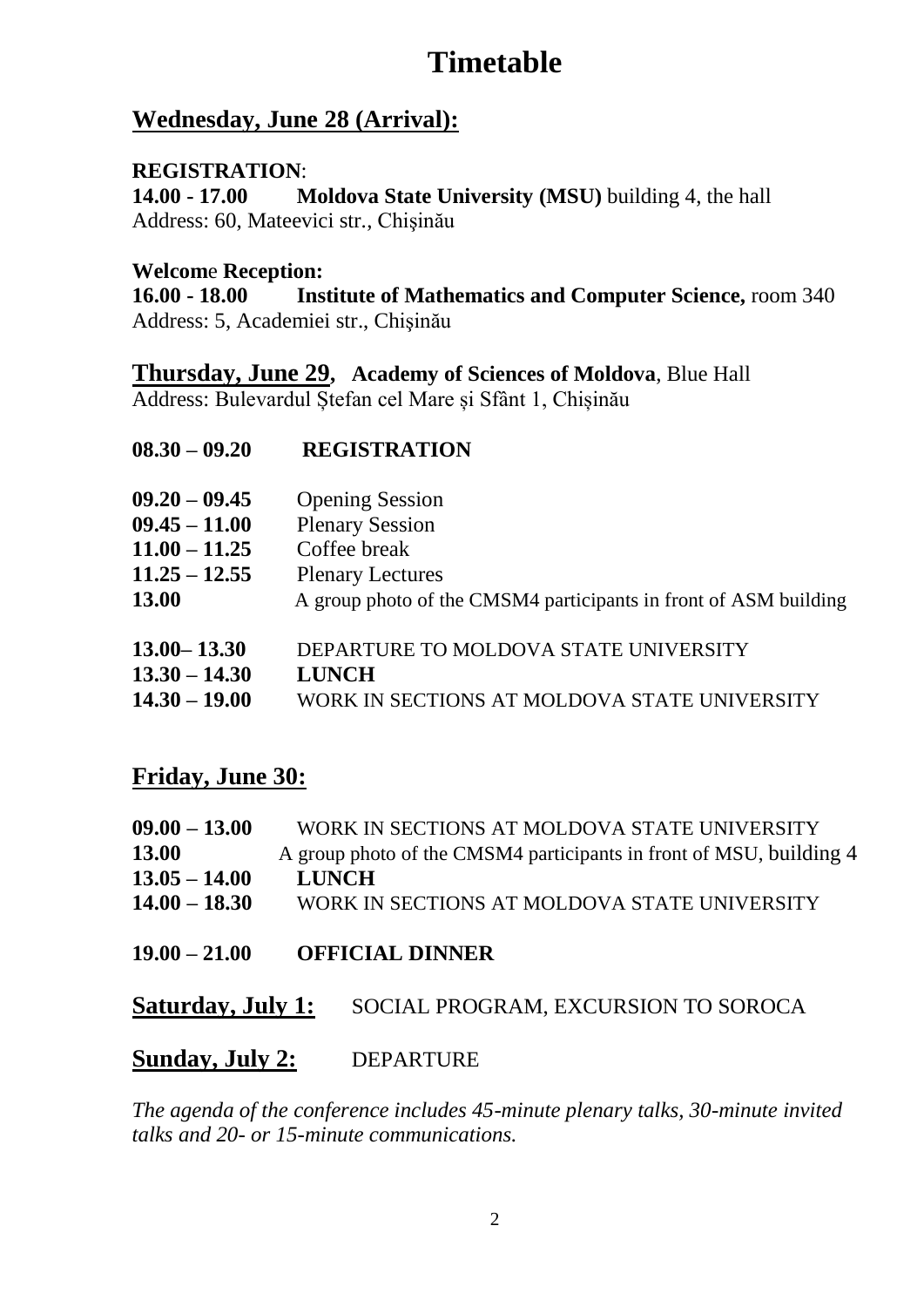# **S C H E D U L E**

## **Thursday, June 29**

**Academy of Sciences of Moldova,** Blue Hall

| $09.20 - 09.45$ | <b>OPENING</b>                                                             |
|-----------------|----------------------------------------------------------------------------|
| $09.45 - 10.00$ | I. Goian                                                                   |
|                 | Biographical data about V.A. Andrunakievich                                |
| $10.00 - 10.15$ | Yu. Ryabukhin                                                              |
|                 | The structural problems and theory of radicals - fundamental<br>researches |
| $10.15 - 11.00$ | <b>B.</b> Gardner                                                          |
|                 | Later developments related to some ideas of Andrunachievici:               |
|                 | special radicals and The Lemma                                             |

**11.00 – 11.25 COFFEE BREAK**

#### **Plenary Lectures**

- **Chairman: I. P. Shestakov 11.25** – **12.10 E. Zelmanov**  *Matrix Wreath Products*
- **12.10 12.55 L. Bokut, Y. Chen, Z. Zhang** *Groebner-Shirshov bases methods for GDN algebras and PBW type theorems*
- **13.00 13.30 Departure to Moldova State University (MSU)**
- **13.30 – 14.30 LUNCH**
- **SECTIONS 1 & 2: Algebra and Logic, Geometry and Topology**  (MSU, Building IV, room 404)

#### **Thursday, June 29**

| <b>Chairman:</b> | <b>B.</b> Gardner                                |
|------------------|--------------------------------------------------|
| $14.30 - 15.15$  | A. Yu. Olshanskii                                |
|                  | Asymptotics of isoperimetric functions of groups |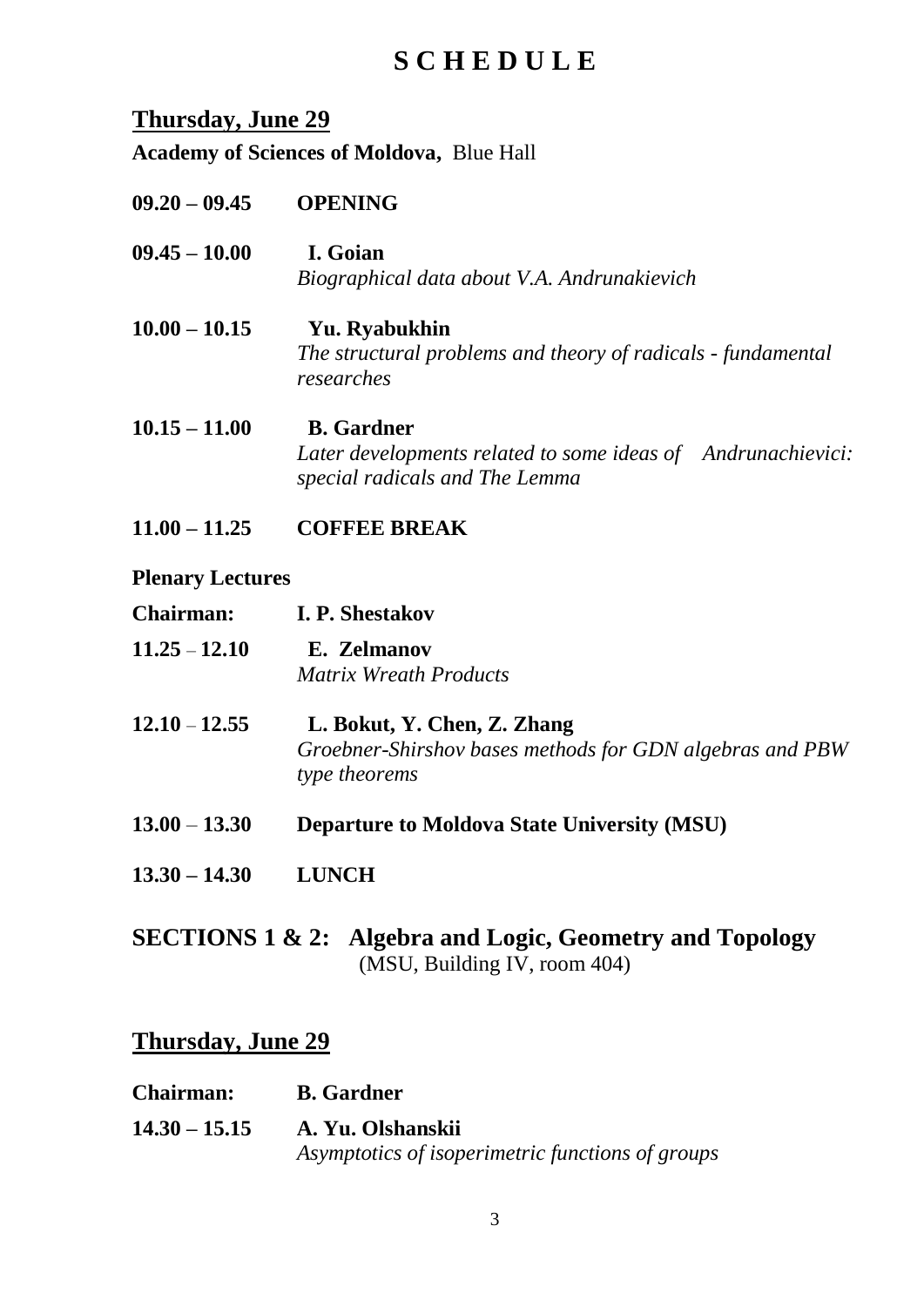| $15.15 - 16.00$ | Yu. Drozd<br>Stable homotopy types and representation theory          |
|-----------------|-----------------------------------------------------------------------|
| $16.00 - 16.30$ | A. Mileva, V. Dimitrova<br>On Recursive Derivates of k-ary Operations |

#### **16.30 – 16.45 COFFEE BREAK**

## **Friday, June 30**

| <b>Chairman:</b> | E. Zelmanov                                                                |
|------------------|----------------------------------------------------------------------------|
| $09.00 - 09.45$  | <b>I. P. Shestakov</b> To be announced                                     |
| $09.45 - 10.30$  | V. Laan, L. Márki, U. Reimaa<br>Morita equivalence of semigroups revisited |
| $10.30 - 11.00$  | S. Vostokov, P. Pital<br>Pairing on Lorentz formal modules                 |
| $11.00 - 11.15$  | <b>COFFEE BREAK</b>                                                        |

# **SECTION 1: Algebra and Logic**

(MSU, Building IV, room 404)

## **Thursday, June 29**

| <b>Chairman:</b> | A. Yu. Olshanskii                                                                                                             |
|------------------|-------------------------------------------------------------------------------------------------------------------------------|
| $16.45 - 17.15$  | S. Afanaseva, E. Ikonnikova<br>Arithmetic of $\pi_0$ -critical module                                                         |
| $17.15 - 17.35$  | O. Gok<br>On the duality of the class of biorthomorphisms                                                                     |
| $17.35 - 17.55$  | D. Chuprakov<br>Algorithm for constructing finite idempotent cyclic semirings<br>with commutative addition                    |
| $17.55 - 18.15$  | S. Vostokov, V. Volkov<br>Explicit formula for Hilbert symbol of polynomial formal<br>group over multidimensional local field |
| $18.15 - 18.35$  | V. Izbash                                                                                                                     |

*On the orthogonal groupoids*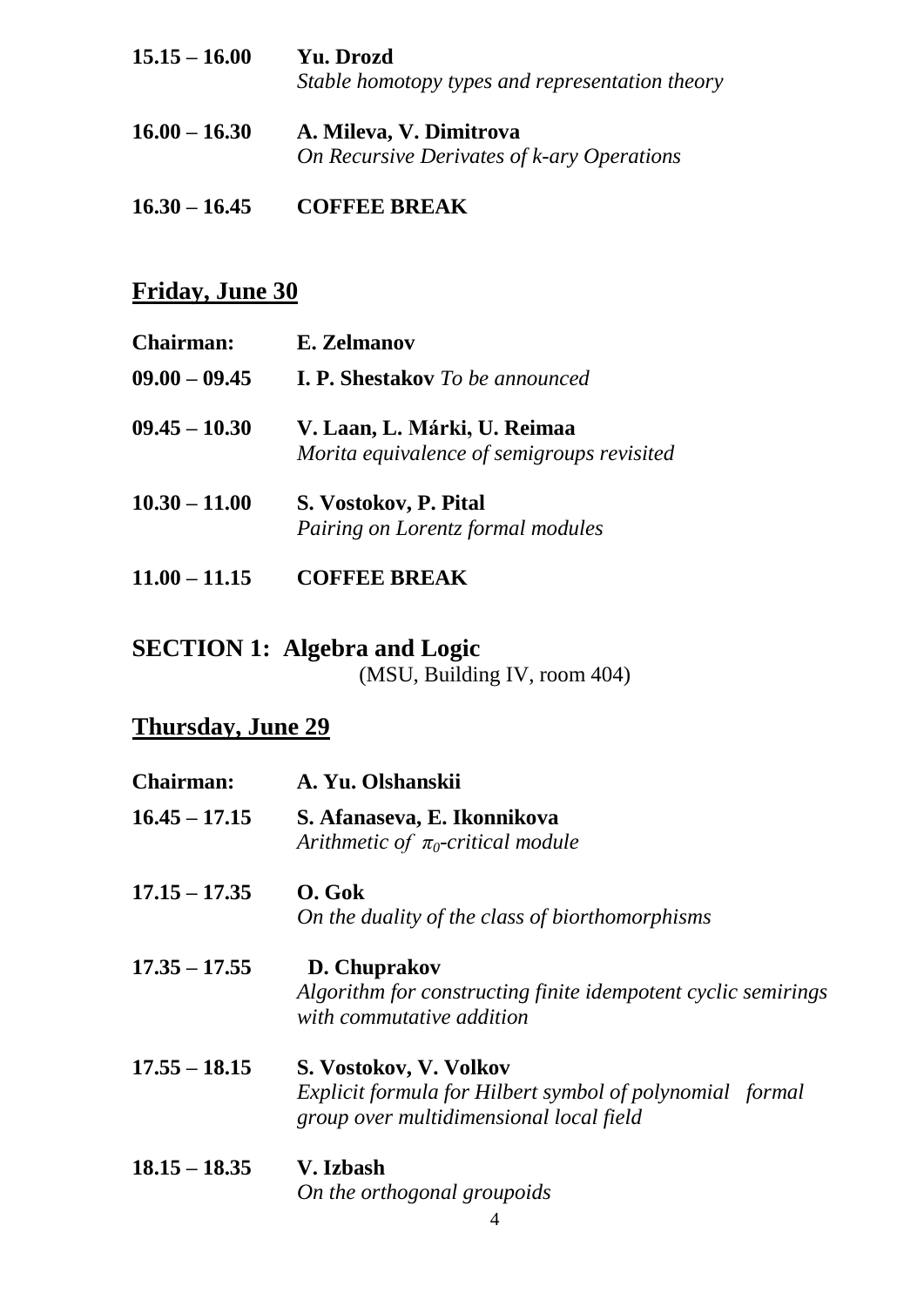| <b>Chairman:</b> | Yu. Drozd                                                                                                                                 |
|------------------|-------------------------------------------------------------------------------------------------------------------------------------------|
| $11.15 - 11.35$  | I. Raievska, M. Raievska, Ya. Sysak<br>Local nearrings of order 243                                                                       |
| $11.35 - 11.55$  | A. Moldovyan, N. Moldovyan, V. Shcherbacov<br>Non-commutative finite rings with several mutually associative<br>multiplication operations |
| $11.55 - 12.15$  | A. Kashu<br>On some new characterizations of pretorsions of a module<br>category                                                          |
| $12.15 - 12.35$  | E. Kuznetsov<br>Infinite sharply 2-transitive permutation groups                                                                          |
| $12.35 - 12.55$  | I. Larionova-Cojocaru, P. Syrbu<br>On invariance of recursive differentiability under the isotopy of<br>left Bol loops                    |
| $13.00 - 14.00$  | <b>LUNCH</b>                                                                                                                              |
| <b>Chairman:</b> | L. Bokut                                                                                                                                  |
| $14.00 - 14.30$  | E. Cojuhari, B. J. Gardner<br>Preservation of radicals by generalizations of derivations                                                  |
| $14.30 - 15.00$  | P. Syrbu<br>On a generalization of the inner mapping group                                                                                |
| $15.00 - 15.30$  | I. Drugus<br>Generalized Boolean Algebras as Single Composition Systems<br>for Measure Theory                                             |
| $15.30 - 16.00$  | V. V. Skobelev, V. G. Skobelev<br>Reversible Automata on Finite Quasigroups                                                               |
| $16.00 - 16.15$  | <b>COFFEE BREAK</b>                                                                                                                       |
| <b>Chairman:</b> | L. Marki                                                                                                                                  |
| $16.15 - 16.35$  | O. Izbash<br>About model completeness in the provability-intuitionistic logic<br>and its extensions                                       |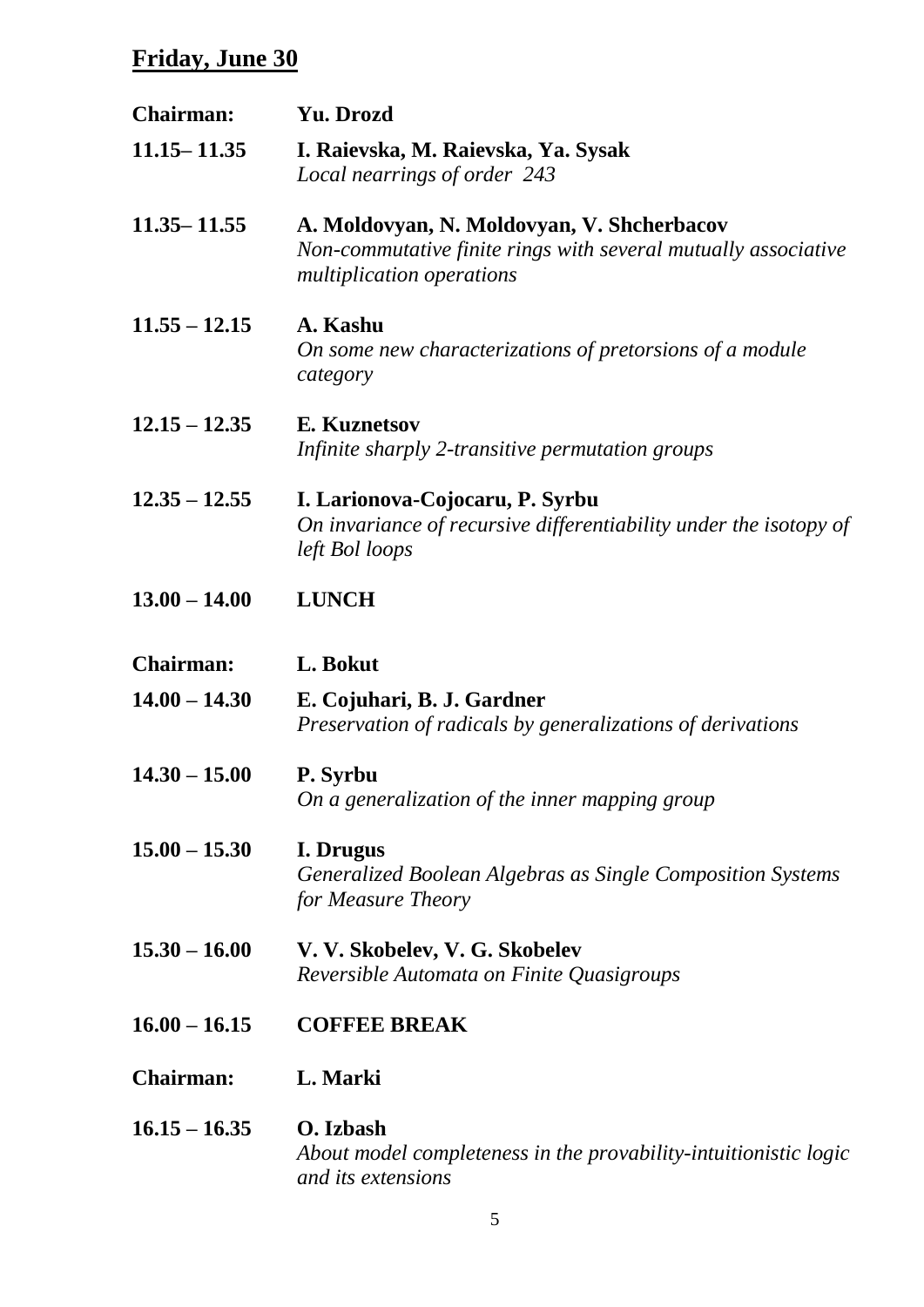| $16.35 - 16.55$ | N. Didurik                                                                                                                             |
|-----------------|----------------------------------------------------------------------------------------------------------------------------------------|
|                 | Generalized WIP-quasigroups                                                                                                            |
| $16.55 - 17.15$ | I. Jardan<br>On the left coquotient with respect to meet for pretorsions in<br>modules                                                 |
| $17.15 - 17.35$ | L. Ursu<br>About one special inversion matrix of non-symmetric n-IP-loop                                                               |
| $17.35 - 17.55$ | I. Grecu<br>Pseudo-automorphisms of middle Bol loops                                                                                   |
| $17.55 - 18.15$ | A. Rusu, E. Rusu<br>On existential expressibility of formulas in the simplest non-<br>trivial super-intuitionistic propositional logic |
| $18.15 - 18.35$ | R. Skuratovskii<br>Structure of commutant and centralizer of Sylow 2-subgroups                                                         |

*of alternating group Syl2An, minimal generating sets of Syl2A<sup>n</sup> and its application in cryptography* 

# **SECTION 2: Geometry and Topology**

 $(MSU, Building IV, room 401)$ 

## **Thursday, June 29**

| <b>Chairman:</b> | A. Lungu                                                                            |
|------------------|-------------------------------------------------------------------------------------|
| 16.45-17.15      | M. Choban                                                                           |
|                  | Conditions of Finiteness and Algebraical Properties of<br><b>Topological Spaces</b> |
| 17.15-17.45      | N. Anghel                                                                           |
|                  | Curvature Bundle Morphisms for Hypersurface Generalized<br>Dirac Operators          |
| 17.45-18.15      | V. Popa                                                                             |
|                  | DCC on closed ideals in rings of continuous endomorphisms of                        |
|                  | LCA groups                                                                          |
| 18.15-18.45      | I. Gutsul                                                                           |
|                  | On polyhedra in $H^3$ with right dihedral angles                                    |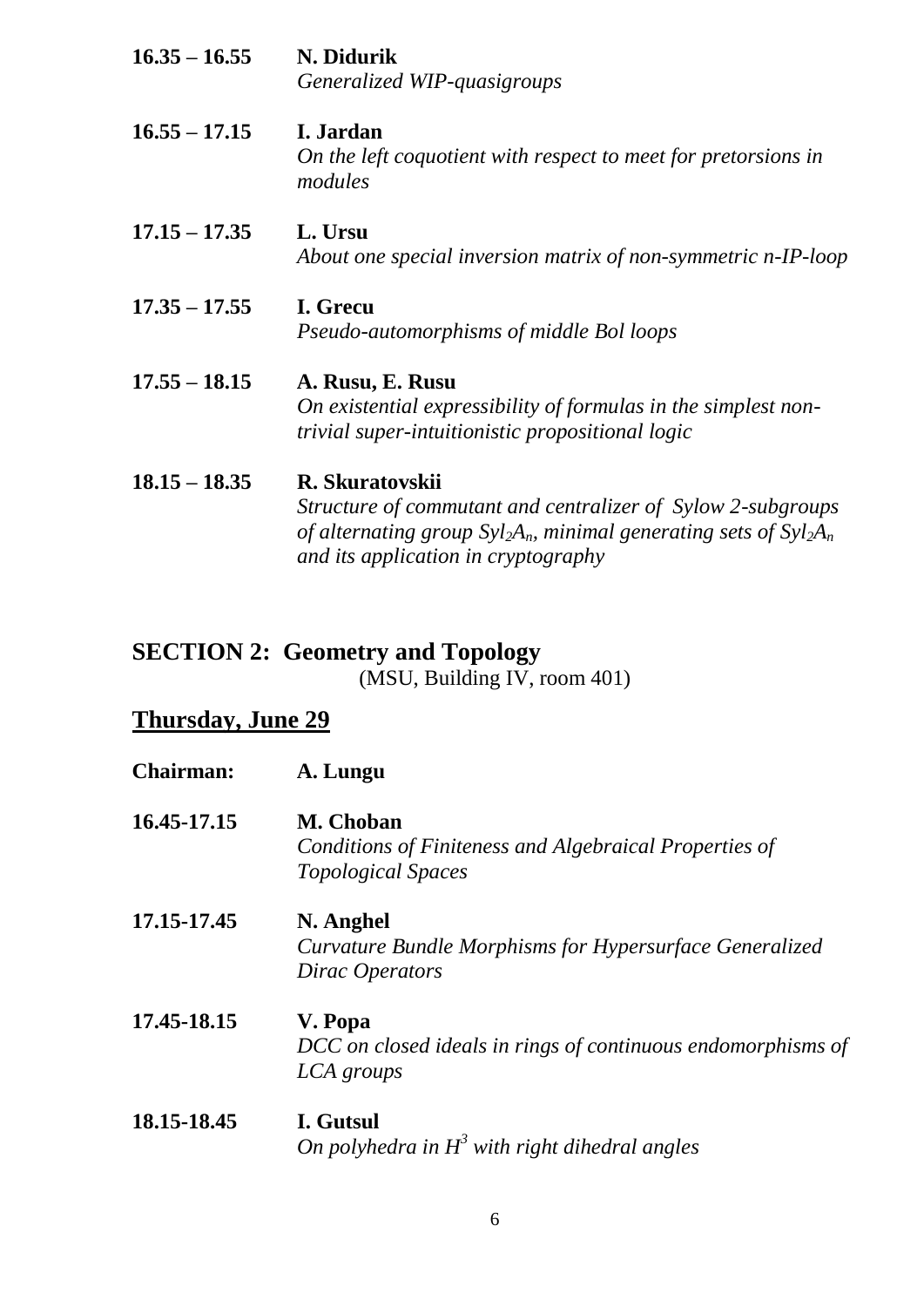| <b>Chairman:</b> | N. Anghel                                                                                                                      |
|------------------|--------------------------------------------------------------------------------------------------------------------------------|
| $11.15 - 11.45$  | V.I. Arnautov, G.N. Ermakova<br>Properties of the lattice of ring topologies                                                   |
| $11.45 - 12.05$  | M. Incesu, O. Gürsoy<br>The First Fundamental Theorem for Similarity Groups in $D^3$<br>and Application to Integral B- Splines |
| $12.05 - 12.25$  | A. Lungu<br>The generalized symmetry of the geometrical figures regularly<br>weighted by scalar tasks                          |
| $12.25 - 12.45$  | L. Chiriac, L. Chiriac Jr., N. Josu<br><b>Subtractive Topological Quasigroups</b>                                              |
| $12.45 - 13.05$  | E. Zamorzaeva<br>On isohedral tilings for hyperbolic group of genus 2 by tiles<br>with large number of edges                   |
| $13.05 - 14.00$  | <b>LUNCH</b>                                                                                                                   |
| <b>Chairman:</b> | M. M. Choban                                                                                                                   |
| $14.00 - 14.30$  | D. Botnaru<br>The semirefexive subcategories                                                                                   |
| $14.30 - 14.50$  | L. Calmuțchi<br>Methods of construction of Hausdorff extensions                                                                |
| $14.50 - 15.10$  | I. Gutsul<br>On octahedral manifolds and their completions                                                                     |
| $15.10 - 15.30$  | <b>V.</b> Balcan<br>The global benavior of geodesics on hyperbolic manifolds                                                   |
| $15.30 - 15.50$  | S. A. Aleschenko<br>Semidirect product of pseudonormed rings and semi-isometric<br>somorphism                                  |
| $16.00 - 16.15$  | <b>COFFEE BREAK</b>                                                                                                            |
| <b>Chairman:</b> | V. Popa                                                                                                                        |
| $16.15 - 16.35$  | M. Choban, I. Ciobanu<br>On hyperalgebras with conditions of homogenity                                                        |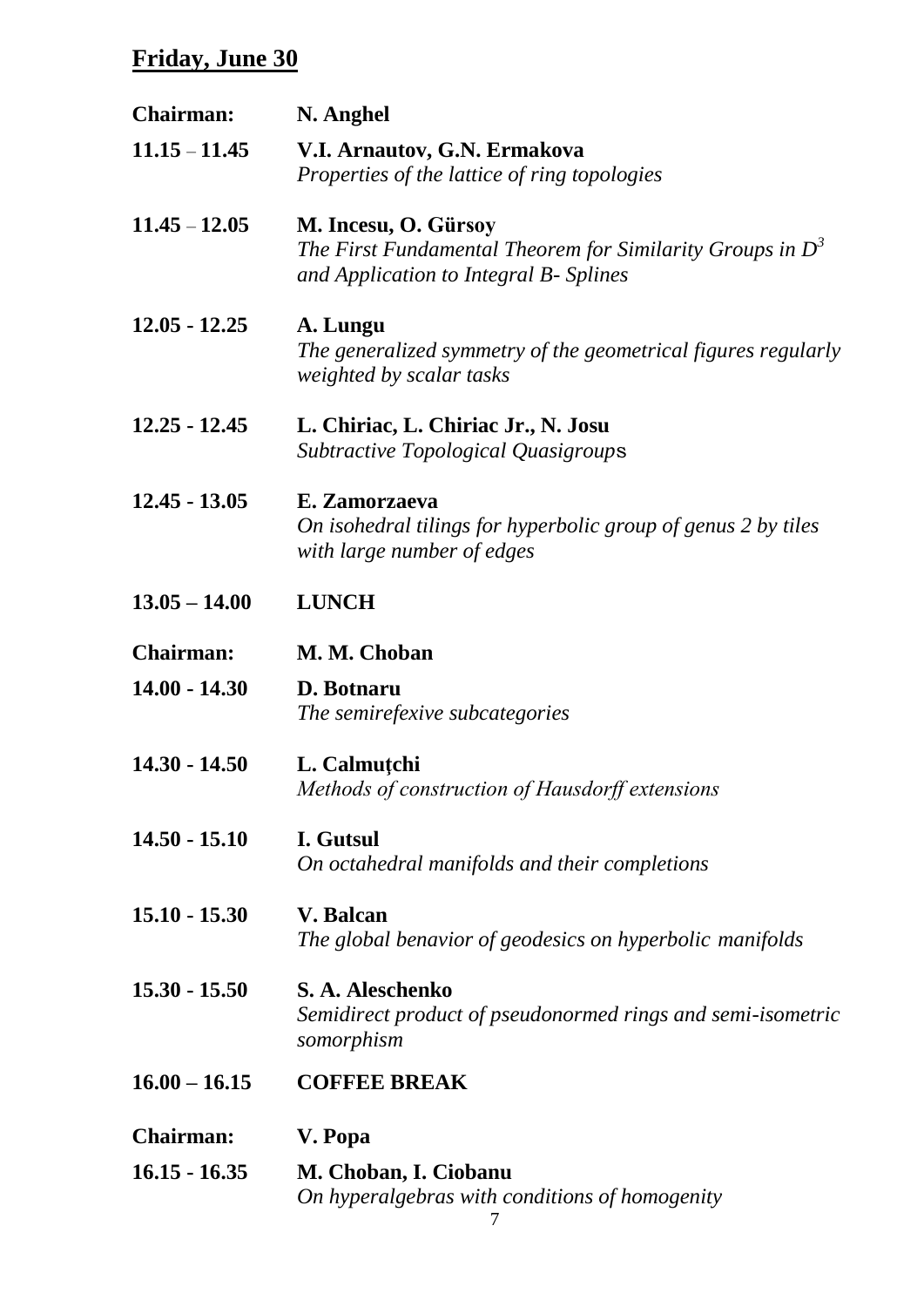- **16.35 - 16.55 A. Popa** *String Theory Phenomenology Without Compacticfication or Localisation* **16.55 - 17.15 D. I. Pavel** *On Set-Valued Periodic Functions on Topological Spaces*
- **17.15 - 17.35 L. Solovei** *Construction of pointwise lattices in Euclidean and Minkowski spaces with some given properties*

#### **SECTION 3: Analysis, Differential Equations and Dynamical Systems** (MSU, Building IV, room 214)

## **Thursday, June 29**

| <b>Chairmen:</b> | A. Perjan, I. I. Vrabie                                                                                                                |
|------------------|----------------------------------------------------------------------------------------------------------------------------------------|
| $14.30 - 15.00$  | I. I. Vrabie<br>A class of nonlocal semilinear delay evolutions                                                                        |
| $15.00 - 15.15$  | J. Henderson, R. Luca<br>Positive solutions for a system of difference equations                                                       |
| $15.15 - 15.30$  | C.-I. Gheorghiu<br><b>Stable Spectral Collocation Solutions to Cauchy Problems for</b><br><b>Nonlinear Dispersive Wave Equations</b>   |
| $15.30 - 15.45$  | D. Cheban<br>Linear Stochastic Differential Equations and Nonautonomous<br><b>Dynamical Systems</b>                                    |
| $15.45 - 16.00$  | A. Perjan, G. Rusu<br>Abstract linear second order differential equations with two<br>small parameters and depending on time operators |
| $16.00 - 16.15$  | Y. Menshikov<br>Uncontrollable Distortions in Inverse Problems for Dynamical<br><b>Systems</b>                                         |
| $16.15 - 16.30$  | O. Pokutnyi<br>Boundary value problems for the Schrödinger equation with<br>conditions at infinity                                     |

**16.30 - 16.45 COFFEE BREAK**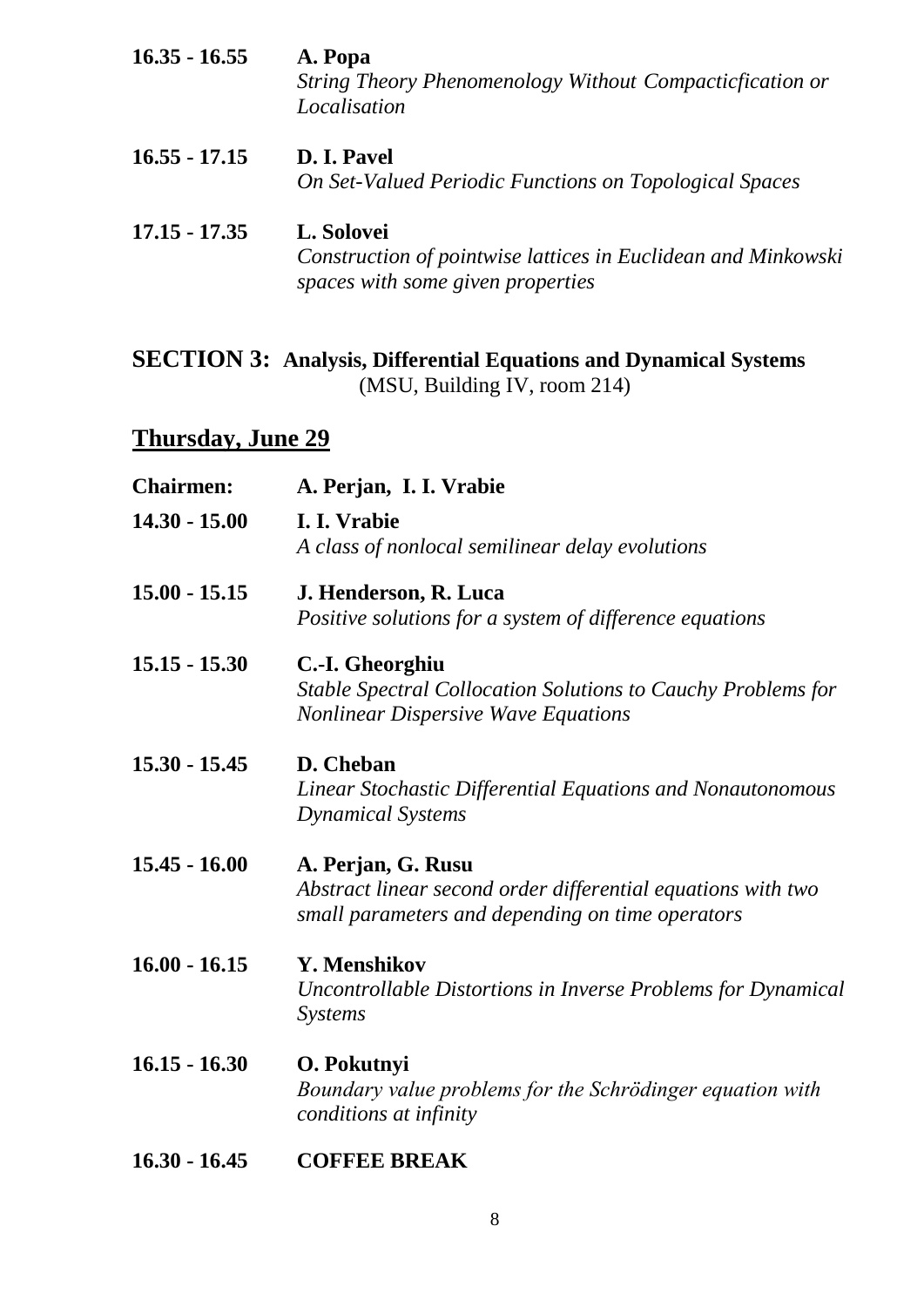| <b>Chairmen:</b> | D. Cheban, R. Luca                                                                                                        |
|------------------|---------------------------------------------------------------------------------------------------------------------------|
| $16.45 - 17.00$  | A. Testici, D. M. Israfilov<br>Improved Direct and Inverse Theorems in Weighted Lebesgue<br>Spaces with Variable Exponent |
| $17.00 - 17.15$  | D. M. Israfilov, A. Testici<br>Simultaneous Approximation in Weighted Lebesgue Spaces with<br>Variable Exponent           |
| $17.15 - 17.30$  | V. Neagu<br>On the Riemann boundary value problem in the case of a<br>piecewise Lyapunov contour                          |
| $17.30 - 17.45$  | S. E. Vlad<br>Morphisms and antimorphisms of Boolean evolution and<br>antievolution functions                             |
| $17.45 - 18.00$  | <b>Şebnem Yildiz</b><br>Absolute Matrix Summability Factors of Involving quasi-f-<br>power Increasing Sequence            |
| $18.00 - 18.15$  | <b>Şebnem Yildiz</b><br>A New Generalization on the Absolute Riesz Summability                                            |
| $18.15 - 18.30$  | <b>Huseyin Cakalli</b><br>$Up$ continuity                                                                                 |
| $18.30 - 18.45$  | V. Glavan, V. Guțu<br>Topological mixing and specification in weakly contracting<br>relations                             |

| <b>Chairmen:</b> | M. Popa, Y. Bihun                                            |
|------------------|--------------------------------------------------------------|
| $09.00 - 09.30$  | Y. Bihun, R. Petryshyn, I. Krasnokuska                       |
|                  | Averaging in Multifrequency Systems with Linearly            |
|                  | Transformed Arguments and with Point and Integral Conditions |
| $09.30 - 09.45$  | I. Cherevko, O. Osypova                                      |
|                  | Decomposition of multiparameter linear singularly perturbed  |
|                  | systems                                                      |
|                  |                                                              |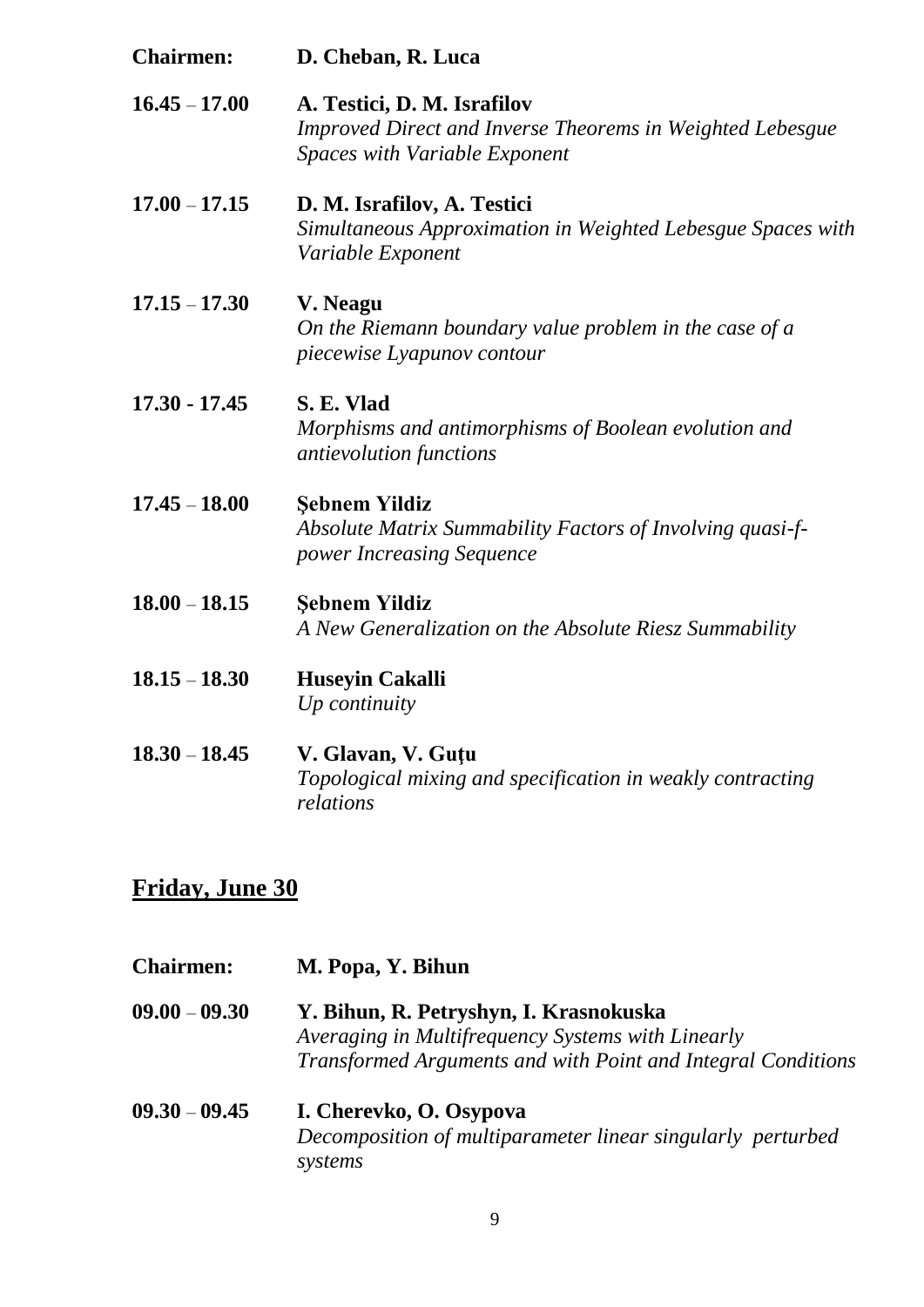**09.45** – **10.00 V. Dryuma** *Duality and a Riemann metrics in theory of a second order ODE's* **10.00** – **10.15 B. Zlatanovska, D. Dimovski** *Systems of differential equations approximating the Lorenz system* **10.15** – **10.30 S. Ciubotaru, Iu. Calin** *The Lyapunov quantities and the GL(2,R)-invariant center conditions for a class of bidimensional polynomial systems of differential equations with nonlinearities of the fourth degree* **10.30** – **10.45 D. Cozma, A. Dascalescu** *Integrability conditions for a cubic differential system with a bundle of two invariant straight lines and one invariant cubic* **10.45** – **11.00 A. Şubă, O. Vacaraş**  *Quartic differential systems with an affine real invariant straight line of algebraic multiplicity two and three* **11.00** – **11.15 COFFEE BREAK Chairmen: D. Cozma, A. Şubă Chairmen: 11.15** – **11.30 C. Bujac, N. Vulpe** *Phase portraits of cubic differential systems with invariant straight lines of total multiplicity eight*  **11.30** – **11.45 V. Orlov, M. Popa** *On periodic solutions of the four-dimensional differential system of Lyapunov-Darboux type with quadratic nonlinearities* **11.45** – **12.00 N. Neagu, V. Orlov, M. Popa** *Invariant conditions of stability of unperturbed motion for differential systems with quadratic nonlinearities in the critical case* **12.00** – **12.15 V. Pricop** *Computation of common Hilbert series for the differential system s(1,3,5,7) using the residue theorem* **12.15** – **12.30 N. Vulpe, D. Schlomiuk** *Classification of quadratic systems possessing an invariant conic and a Darboux invariant* **12.30** – **12.45 M. Ivanchov, N. Kinash** *Inverse Problem For 2D Heat Equation*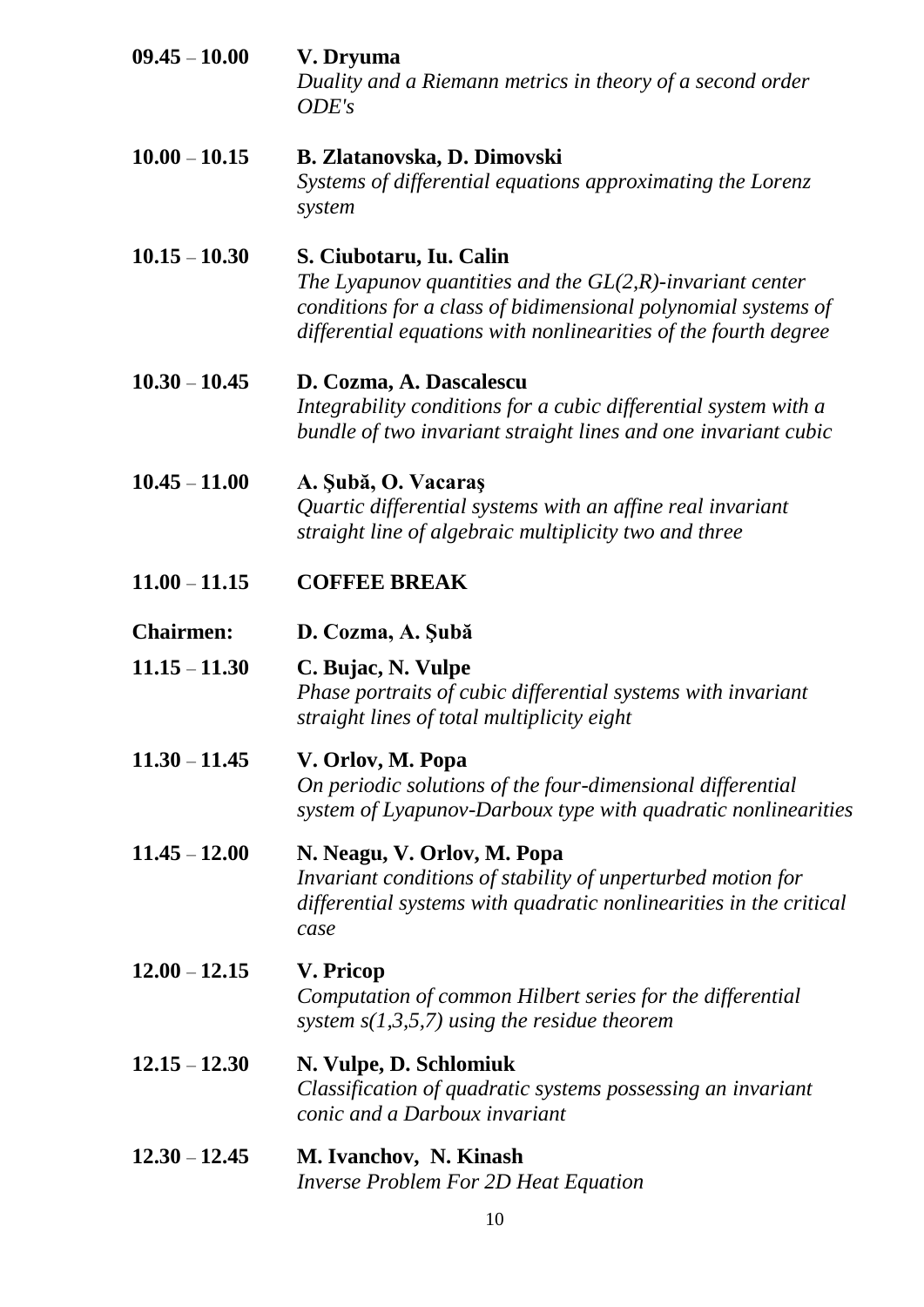## **SECTION 4: Applied Mathematics** (MSU, Building IV, room 213a)

# **Thursday, June 29**

## **Chairman: A.D. Kolesnik**

| $14.30 - 15.00$  | <b>N.</b> Ratanov<br>Piecewise linear processes                                                                        |
|------------------|------------------------------------------------------------------------------------------------------------------------|
| $15.00 - 15.30$  | S. Moiseenko, G. Bisnovatyi-Kogan, N. Ardelyan<br>Operator-difference method for astrophysical MHD problems            |
| $15.30 - 16.00$  | <b>J.</b> Cochran<br>Statistics and collective science: reasons for concern                                            |
| $16.00 - 16.15$  | Gh. Mishkoy, L. Mitev<br>Numerical modeling of the performance characteristics for<br>exhaustive polling models        |
| $16.15 - 16.30$  | K. Yildirim<br>On the control of a nonlinear beam                                                                      |
| $16.30 - 16.45$  | <b>COFFEE BREAK</b>                                                                                                    |
| <b>Chairman:</b> | <b>N.</b> Ratanov                                                                                                      |
| $16.45 - 17.00$  | A.D. Kolesnik<br>Conditional characteristic functions for the multidimensional<br>Markov random flight                 |
| $17.00 - 17.15$  | A.D. Kolesnik, A. Nani<br>Monte Carlo simulation of the finite-velocity random walks in<br>one and two dimensions      |
| $17.15 - 17.30$  | M. Capcelea, T. Capcelea<br>Algorithm for the localization of singularities of functions<br>defined on closed contours |
| $17.30 - 17.45$  | V. Ungureanu<br>Finding the set of all Nash equilibria of a polymatrix mixed-<br>strategy game                         |
| $17.45 - 18.00$  | T. Paşa, V. Ungureanu<br>Wolfram Mathematica as an environment for solving concave<br>network transportation problems  |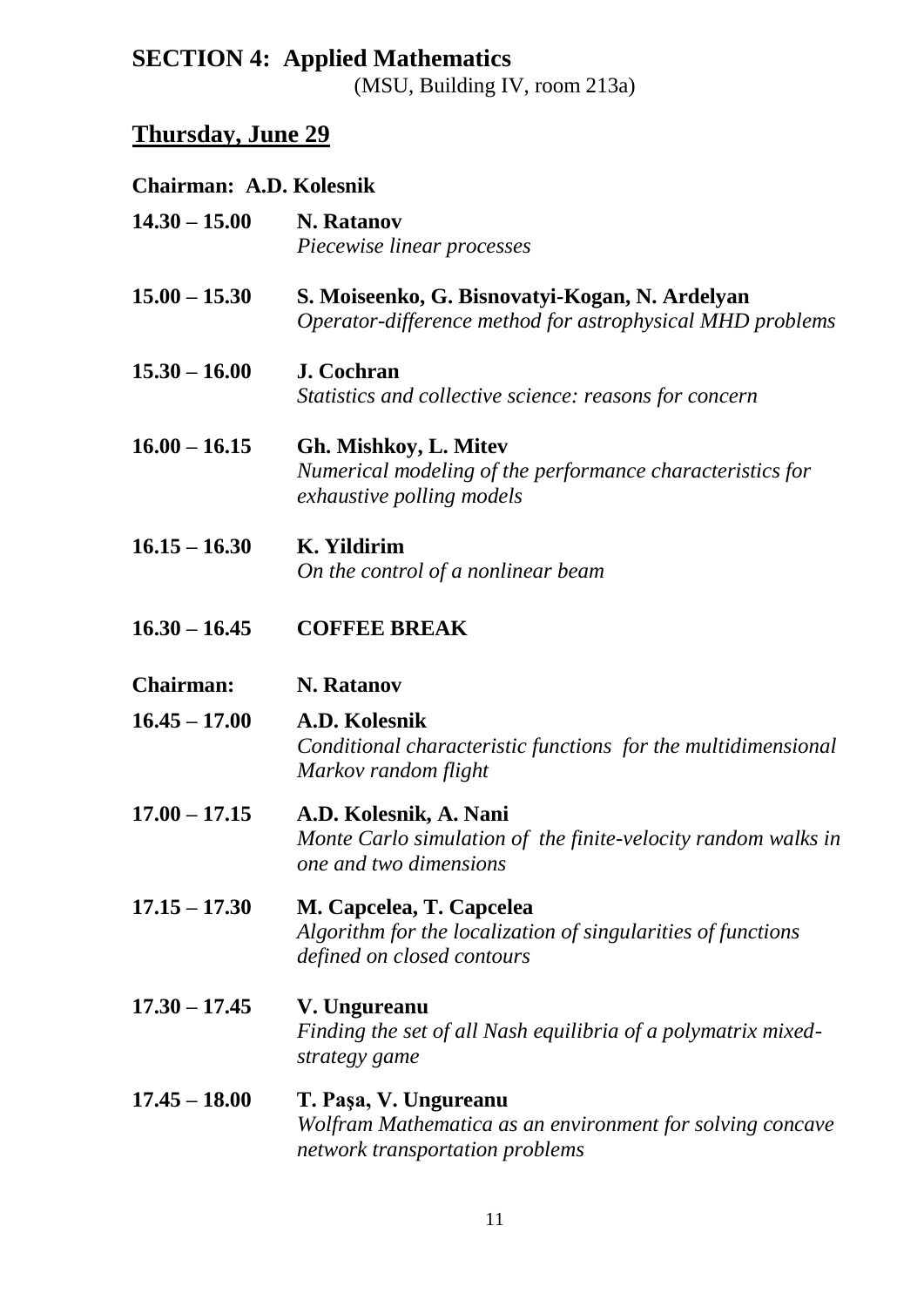# **Teaching Effectiveness Colloquium**

(MSU, Building IV, room 213a)

| <b>Chairman:</b> | J. Cochran                                                                                             |
|------------------|--------------------------------------------------------------------------------------------------------|
| $09.00 - 10.00$  | J. Cochran<br>Active Learning to Increase Comprehension and Retention of<br><b>Applied Mathematics</b> |
| $10.00 - 11.00$  | <b>R.</b> Peck<br>Using Hands-On Activities to Develop Students' Statistical<br><i>Thinking</i>        |
| $11.00 - 11.15$  | <b>COFFEE BREAK</b>                                                                                    |
| $11.15 - 12.00$  | <b>M.</b> Yavuz<br>Interactive Methods for Teaching Operations Research                                |

## **Continuing SECTION 4: Applied Mathematics**

(MSU, Building IV, room 213a)

| <b>Chairman:</b> | S. Moiseenko                                                                                                       |
|------------------|--------------------------------------------------------------------------------------------------------------------|
| $12.00 - 12.30$  | D. Lozovanu, S. Pickl<br><b>Stationary Nash Equilibria for Stochastic Games</b>                                    |
| $12.30 - 12.45$  | V. Pațiuc, G. Rîbacova<br>Numerical method for calculating electrical power in a<br>multiwire transmission line    |
| $12.45 - 13.00$  | E. Gutuleac, G. Secrieru<br>Mathematical modeling of the elastic-plastic barrier behavior<br>under high-speed load |
| $13.00 - 14.00$  | <b>LUNCH</b>                                                                                                       |
| <b>Chairman:</b> | V. Pațiuc                                                                                                          |
| $14.00 - 14.15$  | M. Migdalovici, S. Cononovici, G. Secrieru, L. Vlădăreanu,<br>D. Baran, G. Vlădeanu                                |

*On Stability Improvement of Environment's Dynamic Systems*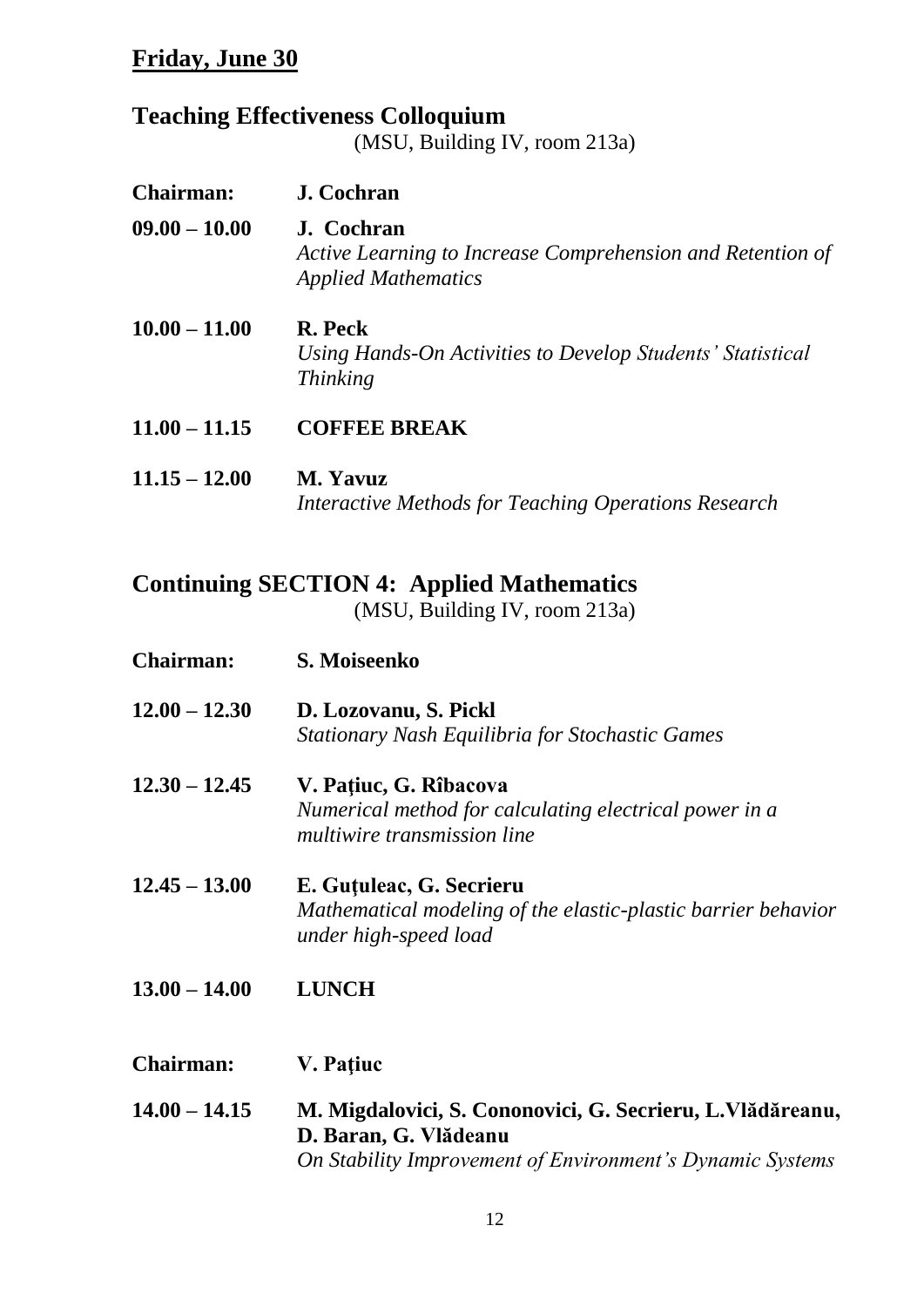| $14.15 - 14.30$  | C. Fetecau, D. Vieru, W.A. Azhar<br>Hydromagnetic natural convection flow of fractional<br>nanofluids over a permeable moving heated plate |
|------------------|--------------------------------------------------------------------------------------------------------------------------------------------|
| $14.30 - 14.45$  | I. Dmitrieva, D. Larin<br>The explicit solution and computer modeling of the spatial<br>electrodynamic problem                             |
| $14.45 - 15.00$  | S. Cataranciuc, G. Braguța<br>$d^m$ – convex functions in the complex of multi-ary relations                                               |
| $15.00 - 15.15$  | I. Secrieru<br>The stability analysis of approximate schemes for the plane<br>fractional order diffusion equation                          |
| $15.15 - 15.30$  | E. Naval, V. Ghereg<br>Input-Output model for Republic of Moldova                                                                          |
| $15.30 - 15.45$  | <b>B.</b> Hâncu<br>Parallel algorithm to find the Bayes-Nash solution in the<br>informational extended game                                |
| $15.45 - 16.00$  | A. Tkacenko<br>Fuzzy multicriterial optimizations in the transportation<br>problem                                                         |
| $16.00 - 16.15$  | <b>COFFEE BREAK</b>                                                                                                                        |
| <b>Chairman:</b> | <b>S. Cataranciuc</b>                                                                                                                      |
| $16.15 - 16.30$  | R. Buzatu<br>Maximum nontrivial convex cover of a tree                                                                                     |
| $16.30 - 16.45$  | A. Gladei<br>Parallel algorithm to solve the bimatriceal subgames generated<br>by the informational extended strategies                    |
| $16.45 - 17.00$  | A. Godonoagă, L. Golban<br>Modification of the Savage's decision criterion for continuous<br>processes                                     |
|                  |                                                                                                                                            |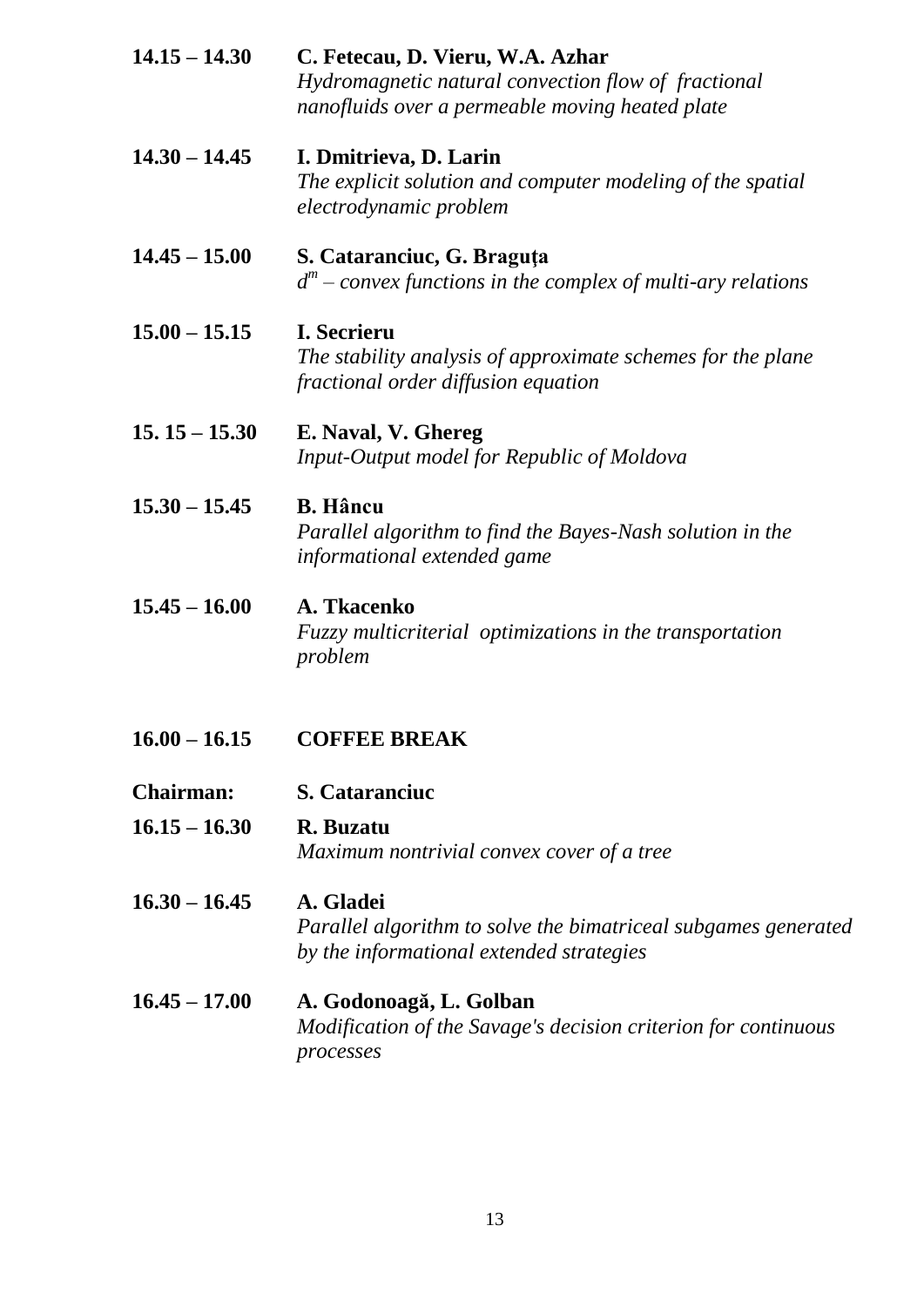# **SECTION 5: Computer Science and IT**

(MSU, Building IV, room 222)

# **Thursday, June 29**

| <b>Chairmen:</b> | T. Jebelean, B. Aman                                                                          |
|------------------|-----------------------------------------------------------------------------------------------|
| $14.30 - 15.00$  | T. Jebelean<br><b>Algebraic Methods in Automated Reasoning</b>                                |
| $15.00 - 15.15$  | <b>B. Aman, G. Ciobanu</b><br>Algebraic Laws of Timed Mobile Processes                        |
| $15.15 - 15.30$  | <b>I. Budanaev</b><br>On the Bisector of a Pair of Strings                                    |
| $15.30 - 15.45$  | V. Arnaut, I. Andries<br>Images processing tools for data measurements from<br>interferograms |
| $15.45 - 16.00$  | I. Minea, A. Iftene<br><b>News on Twitter</b>                                                 |
| $16.00 - 16.15$  | <b>I. Titchiev</b><br>Disaster response by simulation using GSPNs                             |
| $16.15 - 16.30$  | V. Cozlov, M. Petic<br>Downloading useful information from Web with the help of a<br>Crawler  |
| $16.30 - 16.45$  | <b>COFFEE BREAK</b>                                                                           |
| $17.00 - 17.15$  | V. Grinshpun<br>A linear model for multidimensional Big Data visualization                    |

# **Friday, June 30**

| <b>Chairmen:</b> | M. Nikitchenko, C. Gaindric                                                                               |
|------------------|-----------------------------------------------------------------------------------------------------------|
| $09.00 - 09.30$  | M. Nikitchenko, S. Shkilniak<br>Partiality and Non-determinism in Program-oriented Algebras<br>and Logics |
| $09.30 - 09.45$  | C. Mărănduc, F. Hociung, V. Bobicev                                                                       |

*Treebank Annotator for multiple formats and conventions*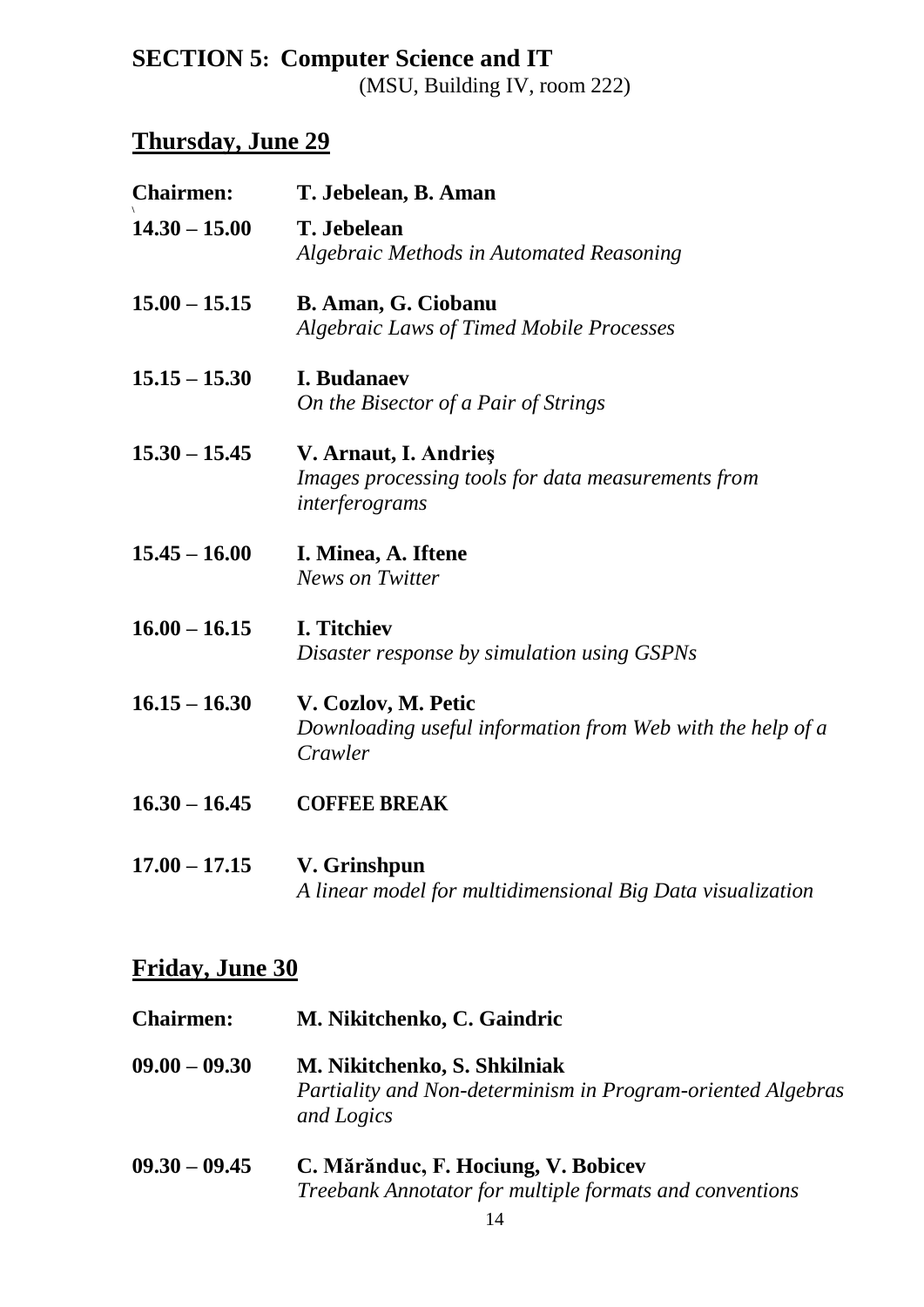| $09.45 - 10.00$  | L. Burtseva, V. Demidova<br>Building of P system based tools for diachronic text analysis                                                    |
|------------------|----------------------------------------------------------------------------------------------------------------------------------------------|
| $10.00 - 10.15$  | C. Ciubotaru, A. Colesnicov, L. Malahov<br>Vitalization of Moldavian Printings (1967-1989)                                                   |
| $10.15 - 10.30$  | T. Bumbu, S. Cojocaru, A. Colesnicov, L. Malahov, Ş. Ungur<br>User Interface to Access Old Romanian Documents                                |
| $10.30 - 10.45$  | S. Cojocaru, C. Gaindric, O. Popcova, I. Secrieru<br>Concept of health self-assessment informational tools for<br><i>preventable strokes</i> |
| $10.45 - 11.00$  | V. Iamandi<br>Romanian Spelling and Grammar Checking Systems                                                                                 |
| $11.00 - 11.15$  | <b>COFFEE BREAK</b>                                                                                                                          |
| <b>Chairmen:</b> | V. G. Skobelev, M. Petic                                                                                                                     |
| $11.15 - 11.45$  | V. G. Skobelev, M. Nikitchenko, I. Ivanov<br>Nominative data with ordered set of names (invited talk)                                        |
| $11.45 - 12.00$  | Gh. Capatana, V. Ciobu, F. Paladi<br><b>Adaptive Application for Complex Systems Modeling</b>                                                |
| $12.00 - 12.15$  | V. Popukaylo<br>Development of the Decision Support System for Test Baking                                                                   |
| $12.15 - 12.30$  | P. Bogatencov, N. Degteariov, N. Iliuha, G. Horos<br>Virtualized Infrastructure for Integration Heterogeneous<br><b>Resources</b>            |
| $13.00 - 14.00$  | <b>LUNCH</b>                                                                                                                                 |
| <b>Chairmen:</b> | A.V. Lyaletski, G. Magariu                                                                                                                   |
| $14.00 - 14.30$  | A.V. Lyaletski<br>Goal-Driven Machine Proof Search in Intuitionistic First-Order<br>Logic                                                    |
| $14.30 - 14.45$  | G. Magariu, T. Verlan<br>Variety of stroke prediction models, risk fators and underlying<br>data sets                                        |
| $14.45 - 15.00$  | D. Luca, T. Verlan<br>Preparation of article-level metadata with bibliography lists                                                          |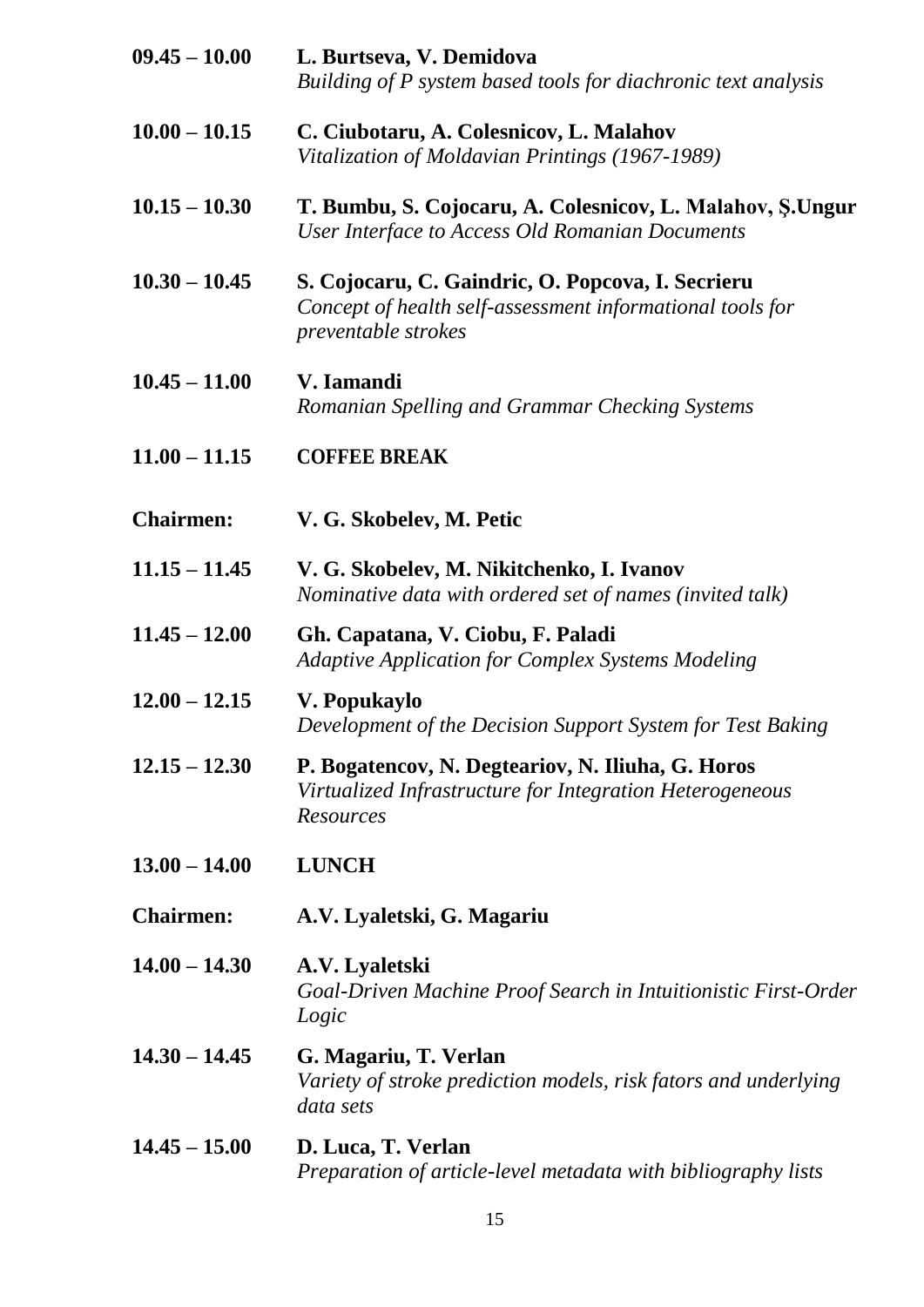#### **15.00 – 15.15 A.A. Lyaletsky** *Refutation Searh and Literal Trees Calculi*

## **SECTION 6: Didactics of Mathematics and Informatics** (MSU, Building IV, room 113)

## **Thursday, June 29**

## **Chairman: L. Calmuţchi**

| $14.30 - 15.00$  | A. Gremalschi<br>Dezvoltarea curriculară la Informatică: o sinergie a<br>matematicii și tehnologiilor digitale                           |
|------------------|------------------------------------------------------------------------------------------------------------------------------------------|
| $15.00 - 15.30$  | I. Lupu, V. Cabac<br>Impactul tehnologiilor moderne asupra evoluției didacticii<br>universitare                                          |
| $15.30 - 16.00$  | A. Braicov, A. Globa<br>Soluții originale pentru probleme de informatică și<br>matematică competitivă                                    |
| $16.00 - 16.30$  | M. Teleucă, L. Sali<br>Modalități de organizare a traseelor de învățare pentru<br>descoperirea soluțiilor problemelor de concurs         |
| $16.30 - 16.45$  | <b>COFFEE BREAK</b>                                                                                                                      |
|                  | <b>Subsection: Didactics of Mathematics</b><br>(MSU, Building IV, room 113)                                                              |
| <b>Chairman:</b> | I. Lupu                                                                                                                                  |
| $16.45 - 17.05$  | L. Zastînceanu<br>Inițierea viitorilor profesori de matematică în elaborarea<br>tehnologiilor didactice de autor                         |
| $17.05 - 17.25$  | N. Gașițoi<br>Predarea și învățarea conceptelor de Analiză matematică cu<br>ajutorul activității Lecție pe platforma de instruire MOODLE |
| $17.25 - 17.45$  | V. Jardan<br>Importanța inegalităților clasice                                                                                           |
|                  |                                                                                                                                          |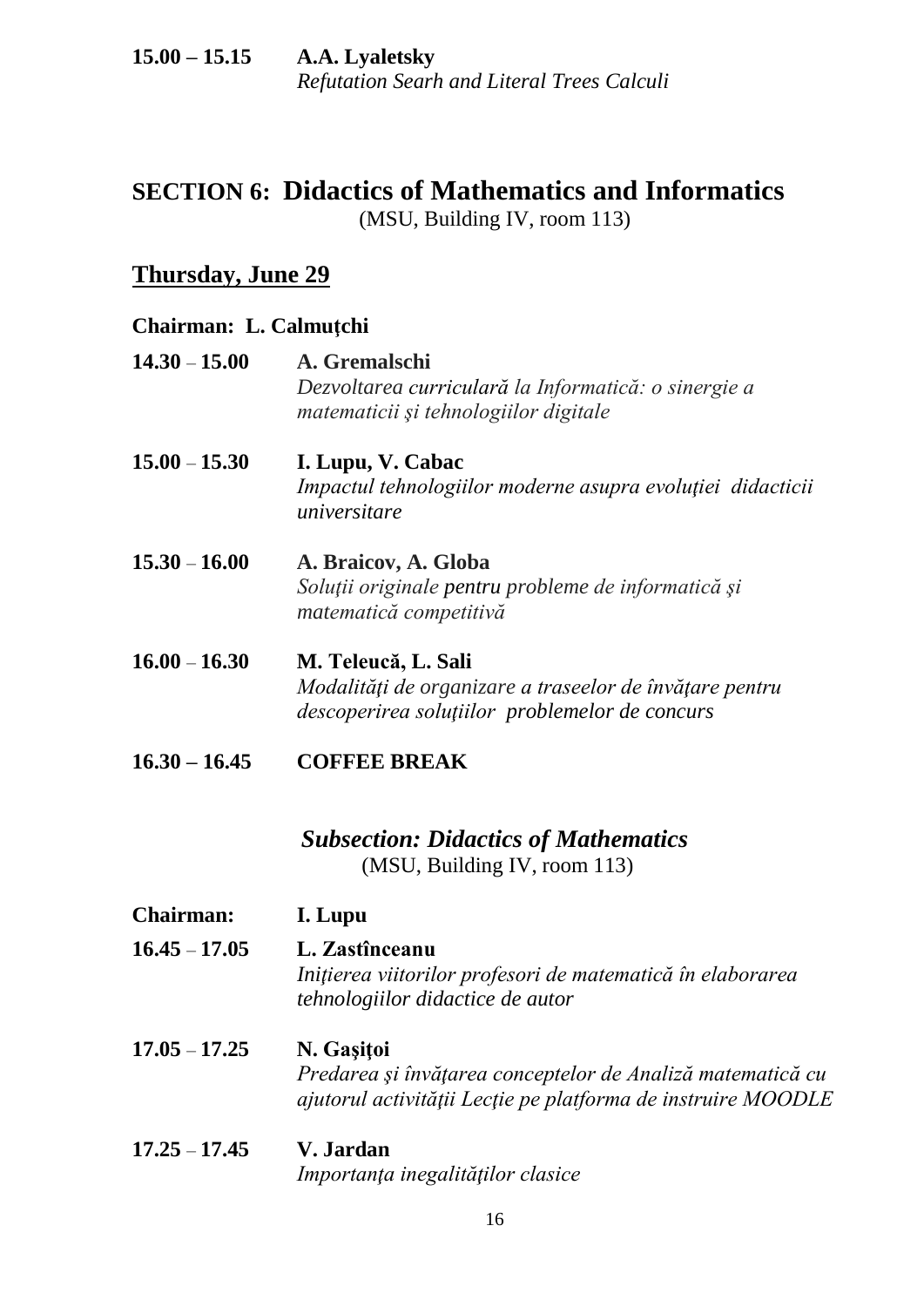| $17.45 - 18.05$  | <b>D.</b> Afanas<br>Rezolvarea unor sisteme de ecuații neliniare utilizînd produsul<br>scalar a doi vectori                                                                           |
|------------------|---------------------------------------------------------------------------------------------------------------------------------------------------------------------------------------|
| $18.05 - 18.25$  | V. Banari, L. Solovei<br>Method of coordinates in the lyceum course of geometry                                                                                                       |
| $18.25 - 18.45$  | O. Izbaş, V. Izbaş, V. Baltag<br>Aplicarea tabelelor la rezolvarea problemelor de logică                                                                                              |
| $18.45 - 19.05$  | O. Izbaş, V. Izbaş, V. Baltag<br>Principiile supraîncărcării și subîncărcării în rezolvarea<br>problemelor de geometrie                                                               |
|                  | <b>Subsection: Didactics of Informatics</b><br>(MSU, Building IV, room 218)                                                                                                           |
| <b>Chairman:</b> | A. Braicov                                                                                                                                                                            |
| $16.45 - 17.05$  | <b>M.</b> Pavel<br>Cultura scrierii electronice sau "caligrafia digitală" -<br>competență esențială a profesorilor de informatică                                                     |
| $17.05 - 17.25$  | L. Popov, A. Parahonco<br>Testarea adaptivă la unitatea de curs Tehnologii Informaționale<br>și Comunicaționale pentru specialitatea universitară Pedagogie<br>în învățământul primar |
| $17.25 - 17.45$  | C. Negara<br>Realizarea feed-back-ului imediat în cadrul prelegerilor                                                                                                                 |
| $17.45 - 18.05$  | T. Veverița<br>Aspecte metodologice de dezvoltare a competențelor digitale la<br>studenții filologi                                                                                   |
| $18.05 - 18.25$  | D. Moglan<br>The experience of using the Moodle system at training of<br>students at discipline "Fundamentals of Programming"                                                         |
| $18.25 - 18.45$  | R. Evdochimov<br>Utilizarea web service pentru organizarea instruirii la unitatea<br>de curs universitar Tehnologii informaționale și<br>comunicaționale                              |
| $18.45 - 19.05$  | N. Bleandura<br>Issues in elaborating families of situations for competence<br>development                                                                                            |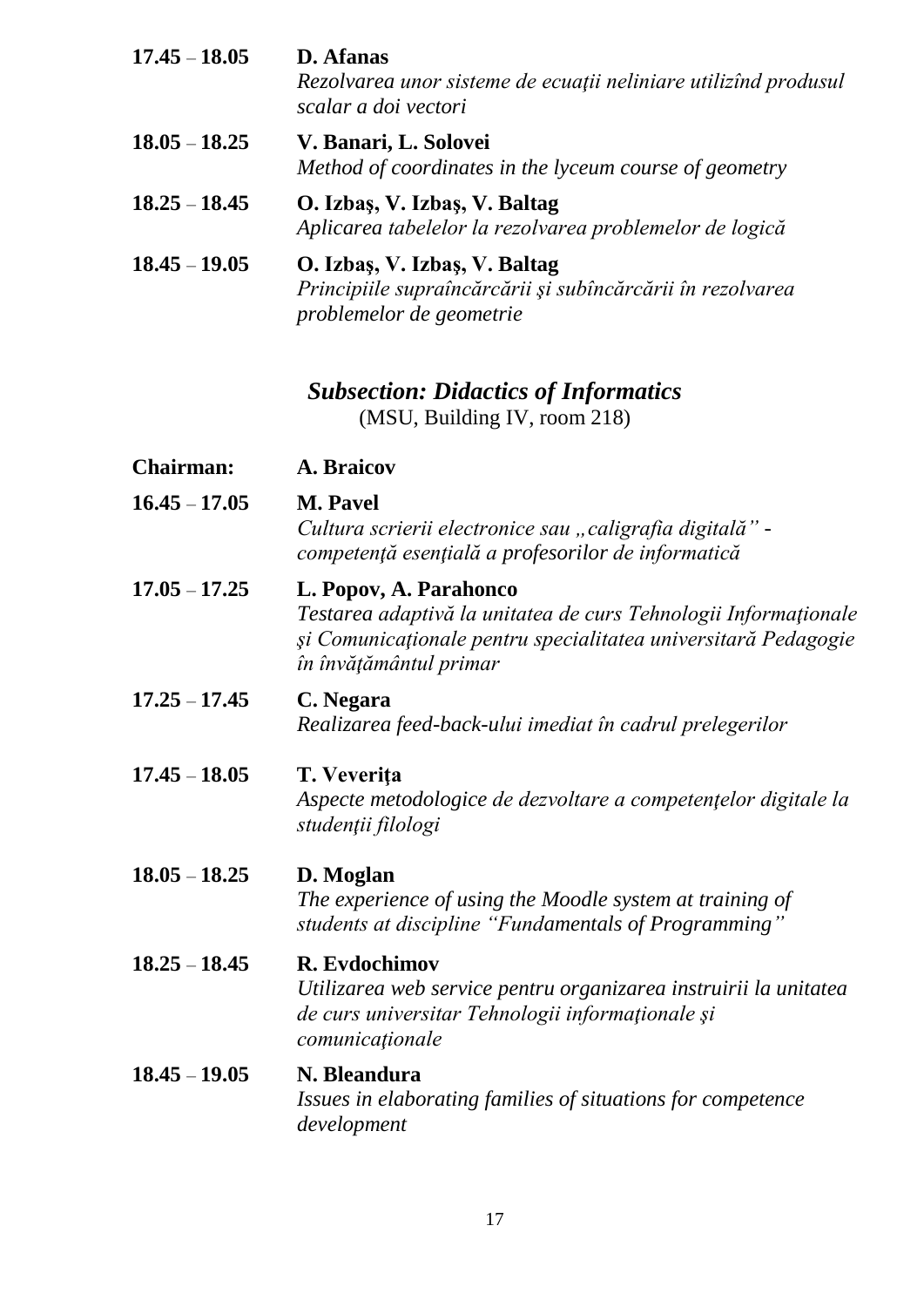*Subsection: Didactics of Mathematics* (MSU, Building IV, room 113)

| <b>Chairman:</b> | A. Hariton                                                                                                     |
|------------------|----------------------------------------------------------------------------------------------------------------|
| $09.00 - 09.20$  | A. Hariton, L. Calmutchi<br>Unele probleme ale didacticii matematicii în Republica<br>Moldova                  |
| $09.20 - 09.40$  | V. Puțuntica<br>Calculul numeric de integrare a funcțiilor în softul<br><b>Mathematica</b>                     |
| $09.40 - 10.00$  | V. Ceapa<br>Evaluarea rezultatelor școlare la matematică                                                       |
| $10.00 - 10.20$  | I. Goian, V. Marin, V. Neagu<br>Incă o dată despre numere reale                                                |
| $10.20 - 10.40$  | A. Stefan<br>Ideale ale subinelelor inelului $M_n(R)$                                                          |
| $10.40 - 11.00$  | A. Corlat, D. Ivanov, V. Malachi<br>Matematica de buzunar                                                      |
| $11.00 - 11.15$  | <b>COFFEE BREAK</b>                                                                                            |
| <b>Chairman:</b> | L. Sali                                                                                                        |
| $11.15 - 11.35$  | O. Țaran, M. Cioban<br>Organizarea activităților extracurriculare la matematică                                |
| $11.35 - 11.55$  | A. Nitrean, M. Cioban<br>Aspecte metodologice în predarea volumului corpurilor                                 |
| $11.55 - 12.15$  | I. Ciobanu<br>Vizualizarea curburii unei curbe prin intermediul softului<br>interactiv GeoGebra                |
| $12.15 - 12.35$  | A. Turcanu<br>Aplicarea metodei celor mai mici pătrate la studierea corelației<br>dintre părțile corpului uman |
| $12.35 - 12.55$  | P. Macari, L. Macari                                                                                           |

*Funcţia generatoare a Şirului Fibonacci şi unele aplicaţii*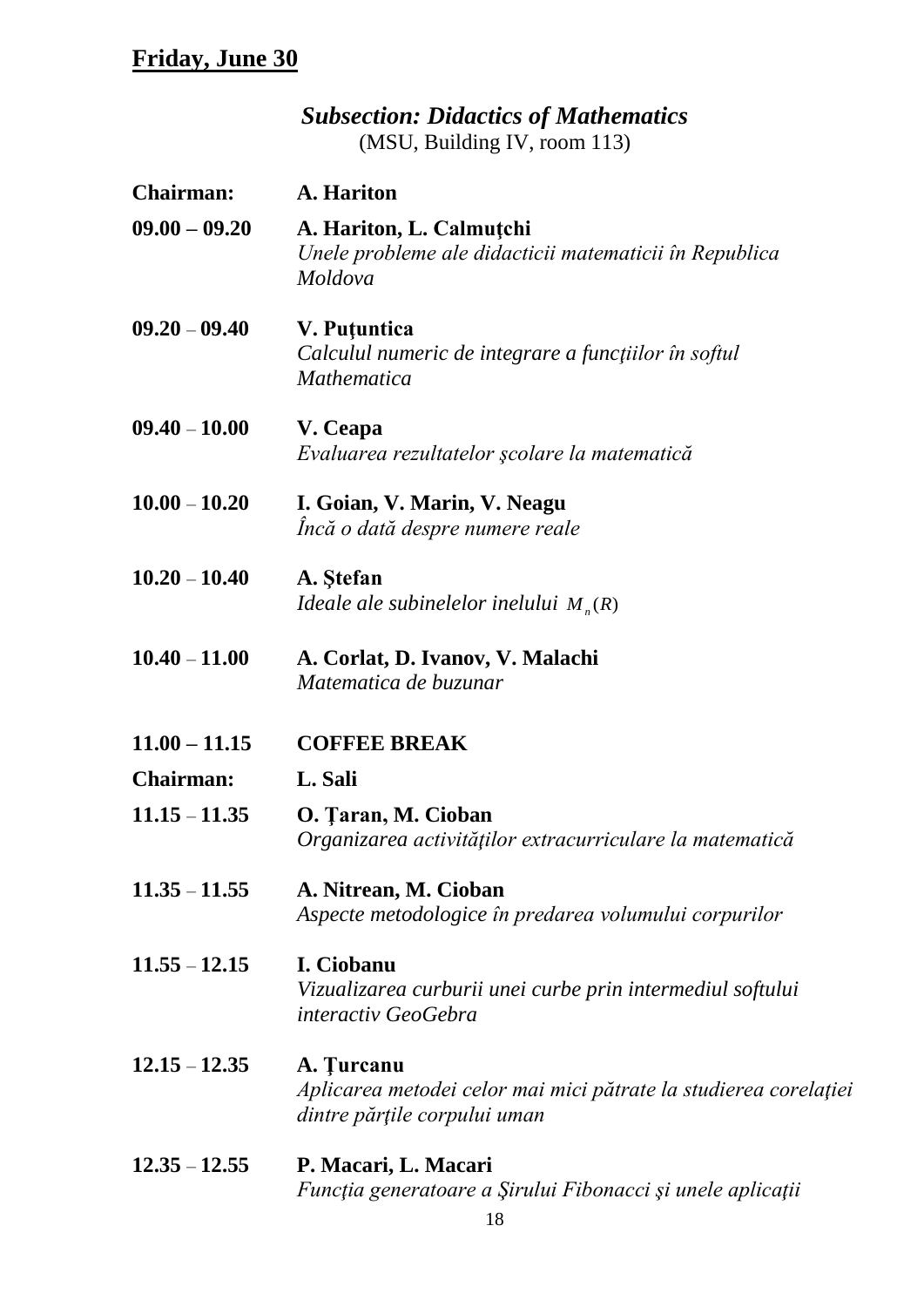| $12.55 - 13.00$  | <b>DISCUSSIONS</b>                                                                                                                                   |
|------------------|------------------------------------------------------------------------------------------------------------------------------------------------------|
| $13.00 - 14.00$  | <b>LUNCH</b>                                                                                                                                         |
| <b>Chairman:</b> | D. Afanas                                                                                                                                            |
| $14.00 - 14.20$  | <b>V. Seiciuc</b><br>On Collocation Algorithms in Solving of some Nonlinear<br>Singular Integral Equations with Carleman shift in Lebesgue<br>spaces |
| $14.20 - 14.40$  | V. Bordan, V. Bordan<br>Metoda rezolventei de rezolvare a ecuațiilor iraționale                                                                      |
| $14.40 - 15.00$  | A. Berejanschi<br>Organizarea integrată a procesului educațional la matematică<br>în învățământul profesional tehnic                                 |
| $15.00 - 15.20$  | D. Botnaru<br>Aplicarea proprietăților funcției continue la rezolvarea<br>problemelor de algebră                                                     |
| $15.20 - 15.40$  | <b>B.</b> Rublyov<br>Структура математических соревнований в Киеве и<br>Украине                                                                      |
| $15.40 - 16.00$  | F. M. Sokhatsky<br>A generalization of Laplace and Cauchy-Binet formulas                                                                             |
| $16.00 - 16.20$  | I. Codreanu, M. Lascu, T. Zvonaru<br>O modalitate de a obține inegalități – intercalarea                                                             |
| $16.30 - 16.45$  | <b>COFFEE BREAK</b>                                                                                                                                  |
| $16.45 - 17.05$  | С. В. Востоков, И. Б. Жуков<br>Математическая олимпиада «Формула Единства» /<br>«Третье тысячелетие»                                                 |
| $17.05 - 17.25$  | N. Kuhai, M. Kalinichenko<br>Methodological knowledge of technological level of future<br>mathematics teacher                                        |